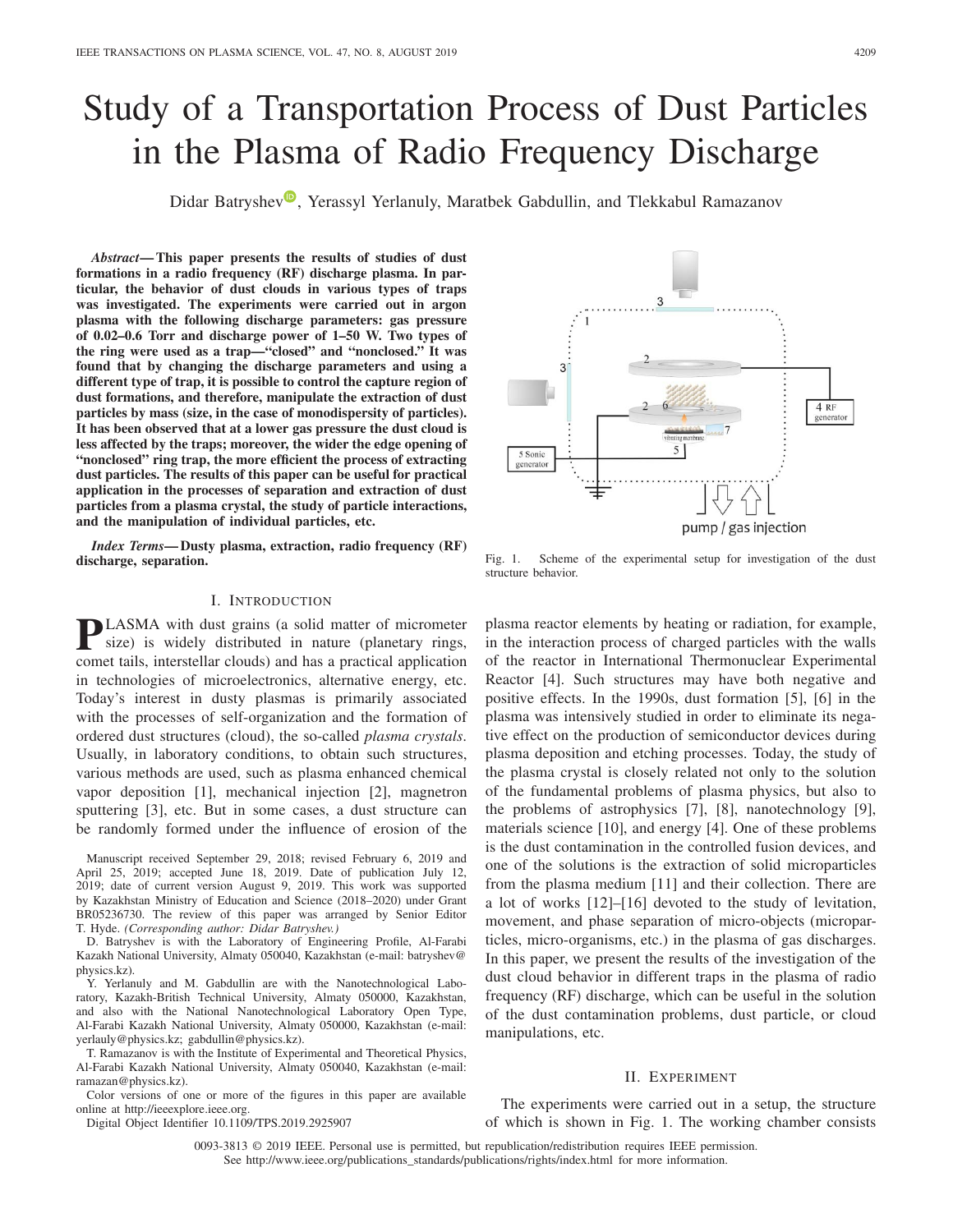of two parallel disk electrodes (2); the upper one is RF and the bottom is grounded electrode, side windows (3) for laser illumination (532 nm, 1–220 mW) and visualization of a dust cloud, an RF generator (13.56 MHz) with a matching box (4) for plasma ignition, a sonic generator (5) (1 Hz–1 MHz) for mechanical injection of microparticles  $(1-100 \mu m)$  into the plasma medium, a ring trap (6) for radial capture of the dust cloud, and a container (7) under the bottom electrode for collecting extracted microparticles.

In our previous work [17], we described a separation process of polydisperse microparticles and nanoparticles in the plasma of RF discharge. As a result, a new method of extraction of small dispersed dust particles by mass using a nonclosed ring trap and the so-called *electrical trap* has been developed. In this paper, we tried to understand the dust cloud behavior in different trap types in RF plasma by a discussion of the transportation process of dust particles and considering the screening effect.

Experiments were carried out in the RF discharge of argon (Ar) gas with the following parameters: pressure of 0.02–0.6 Torr, RF power of 1–50 W. The hole in the center of the lower grounded electrode was covered with an iron mesh, which served as a part of the electrode and above it a ring trap was pasted for capture of a dust cloud. Two types of traps were used—"closed" and "nonclosed." One of these rings (nonclosed) has a cut with different sizes (2.5, 5, and 7.5 mm); the second ring is continuous (closed). The diameter and height of all the rings are the same 5 cm and 5 mm, respectively.

After the generation of RF plasma, polydisperse microparticles were injected by a sonic generator to form a dust cloud (Fig. 1). It is known that microparticles in RF plasma levitate due to the balance of two main forces—gravitation and electrostatic. By changing the impact of second force by modifying equipotential surfaces in the RF plasma near the bottom electrode it is possible to manipulate the microparticles in the dust cloud. The process of extraction of small-dispersed microparticles is described in detail in [17]. The collection of extracted microparticles was carried out through the open part of the nonclosed ring in a container (7) under the bottom electrode.

Fig. 2 shows a simple case of extraction of all levitated microparticles into the container. The schematic illustration of this simple case is shown in Fig. 3, where it is seen that the open ring weakens the capture area of the dust cloud and forms a "channel" for extraction and collection of microparticles. However, in some cases, another phenomenon takes place, when a barrier appears and prevents extraction (Fig. 4). And it does not matter what kind of rings were used, whether closed or nonclosed.

To study the appearance and disappearance of the barrier, further experiments were conducted to investigate the behavior of a dust cloud using closed and nonclosed rings at various values of the discharge power. In experiments to study the dynamics of dust particles, the value of the discharge power varied in the range from 1 to 50 W with a step of 5 W, in two directions (with gradual increase and decrease).



Fig. 2. Extraction process of levitated microparticles from the dust cloud. Red square: flow of microparticles falling down into the container.



Fig. 3. Distribution of the equipotential surface in the RF plasma near the bottom electrode.



Fig. 4. Formation of a barrier, which prohibits the extraction process.

#### III. RESULTS AND DISCUSSION

The results of investigation of the barrier appearance and disappearance at different discharge parameters and types of traps are presented in Table I.

It is seen that the extraction process occurs "+" in all the range of RF power and gas pressure values and in the case when the nonclosed ring trap with the edge opening of 7.5 mm is used. This process is similar to that shown in Fig. 3. However, in the case of using the nonclosed rings with edge openings of 2.5 and 5 mm, a barrier appears with increasing gas pressure. This case is similar to that shown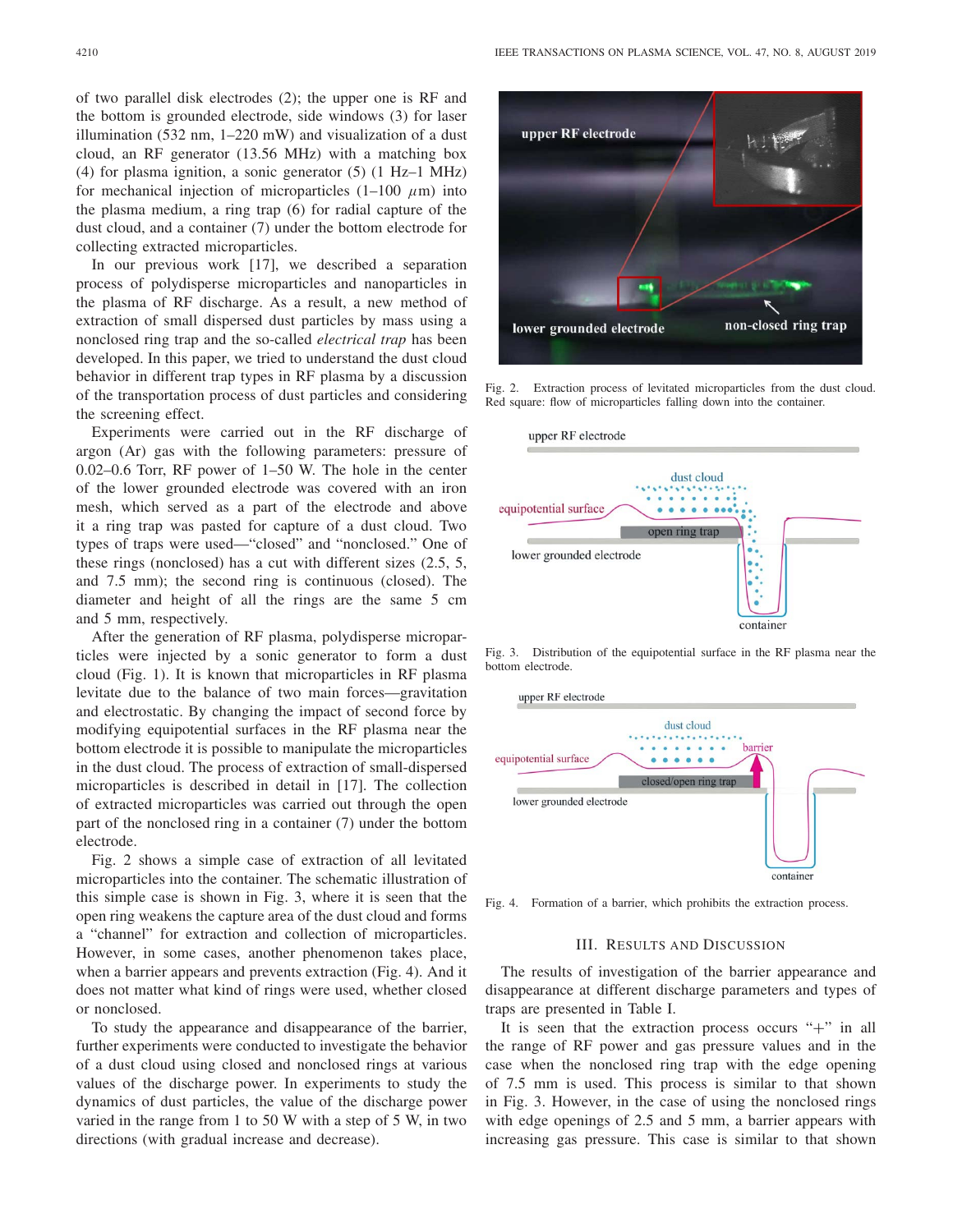TABLE I INVESTIGATION OF BARRIER APPEARANCE AND DISAPPEARANCE IN THE MICROPARTICLE EXTRACTION PROCESS

|                      | Size of<br>edge<br>opening,<br>mm |              | Pressure, Torr                                                                                                                               |                                 |                              |                  |                              |                  |
|----------------------|-----------------------------------|--------------|----------------------------------------------------------------------------------------------------------------------------------------------|---------------------------------|------------------------------|------------------|------------------------------|------------------|
|                      |                                   |              | 0.02                                                                                                                                         | 0.04                            | 0.06                         | 0.1              | 0.3                          | 0.6              |
| Trap                 |                                   |              | "+" and "-"means disappearance and appearance<br>of a barrier,<br>"1" and "1" means gradual power increase and<br>decrease in range 1 - 50 W |                                 |                              |                  |                              |                  |
| Ring                 | non-<br>closed/<br>open           | 2.5          | $\uparrow$<br>Į+                                                                                                                             | $\uparrow$<br>$\downarrow$ +    | $\uparrow$ +<br>Ţ-           | ↑-<br>Ţ-         | ↑−<br>Ţ-                     | ↑−<br>Ţ-         |
|                      |                                   | 5            | $\uparrow$<br>$^{\downarrow +}$                                                                                                              | $\uparrow$<br>$\downarrow$ +    | $\uparrow$<br>$\downarrow$ + | $\uparrow$<br>Ţ+ | $\uparrow$<br>J-             | ↑-<br>J-         |
|                      |                                   | 7.5          | $\uparrow$<br>$\downarrow$ +                                                                                                                 | $\uparrow$<br>$\downarrow$ +    | $\uparrow$<br>$\downarrow$   | $\uparrow$<br>Ţ+ | $\uparrow$<br>$\downarrow$ + | $\uparrow$<br>ţ+ |
|                      | closed                            | $\mathbf{0}$ | $\uparrow$<br>$\downarrow$ +                                                                                                                 | $\uparrow$<br>$^{\downarrow +}$ | ↑–<br>Ţ-                     | ↑-<br>Ţ-         | ↑-<br>ţ-                     | ↑−<br>↓−         |
| Plasma sheath length |                                   |              | $\sim 1.2$<br>cm                                                                                                                             | $\sim$ 1<br>cm                  | $\sim$ 8<br>mm               | $\sim$ 5<br>mm   | $\sim$ 4<br>mm               | $\sim$ 3<br>mm   |
|                      |                                   |              |                                                                                                                                              |                                 |                              |                  |                              |                  |
|                      |                                   |              |                                                                                                                                              |                                 |                              |                  |                              |                  |



Fig. 5. Difference between the electric fields of two different open ring traps at the same value of RF power. Arrows: plasma sheath length (characteristic screening length of the ring field).

in Fig. 4, and the possible explanation for this is the overlap of the electric fields (Fig. 5) created by the edges of the ring, thereby forming a barrier to the process of extracting microparticles. The question then arises: why there are no barriers at lower values of gas pressure in the case of using closed and nonclosed (2.5 and 5 mm) ring traps? The answer to the question is increasing the role of horizontal separation in the dust cloud, which means that the lighter microparticles are located in the higher flat equipotential surface in the RF plasma. Fig. 6 shows the distribution of the lower equipotential surface in the RF plasma. It is seen how the lighter dust particles easily escape the closed ring. In this case, the barrier height is lower than the location of the lightest microparticles.

To understand the processes shown in Fig. 5 better, we will consider the screening effect. For a point charge, the screening length is given by the known Debye length (radius). For the considered gas discharge, with drastically different temperatures of electrons and ions, the Debye lengths of electrons and ions are several hundreds of micrometers and about 100  $\mu$ m, respectively. For determining the screening length of the ring



Fig. 6. Extraction of microparticles at the pressure of 0.04 Torr using a closed ring trap. Yellow line: distribution of the lower equipotential surface in RF plasma.

field, for which the pointlike test charge screening model is not applicable, the characteristic screening length could be evaluated experimentally by observing the plasma sheath length. Indeed, the ring trap is a charge absorbing macroscopic material (metal), as an RF electrode. The sheath length at different gas pressures was experimentally estimated as the distance between the surface of the bottom RF electrode and the location of the lowest levitating dust particles. Its values are presented in Table I. It is seen that a decrease in the gas pressure leads to an increase in the sheath length (i.e., characteristic screening length of the ring field) and, conversely, the sheath length decreases with an increase in the gas pressure [17]. Therefore, at a lower gas pressure, the lighter dust particles in the dust cloud are located at a farther distance from the ring. It is clear that at farther distances the nonmonotonicity due to the presence of the ring is smoothed out. It means that at a lower gas pressure, lighter dust particles are less affected by the ring trap, and the extraction process proceeds, as shown in Fig. 6. Similarly, the impact of a small edge opening of the ring trap on the extraction process depends upon the screening length at the given discharge parameters (pressure). If the opening length is smaller or equal than the screening length, the edge opening does not affect the dust particles and vice versa.

So to put it another way, the occurrence of the potential barrier can be explained as follows. The barrier is due to the charge space that follows the shape of the electrode and the trapping ring. If the RF power is increased the electron density increases, and thus, the sheath width decreases and the barrier height decreases too. In the case of a partly open ring trap, the potential barrier occurs (stopping the extraction process) if the opening length is smaller or equal than the screening length [Fig. 5 (left)]; moreover, the barrier height decreases if the opening length becomes longer, and in this case, the barrier height equals the plasma sheath length and occurs only due to the bottom electrode shape [Fig. 5 (right)]. Thus, by tuning the RF power and/or the pressure, it is possible to adjust the width of the sheath in order to release the smaller (lightest)